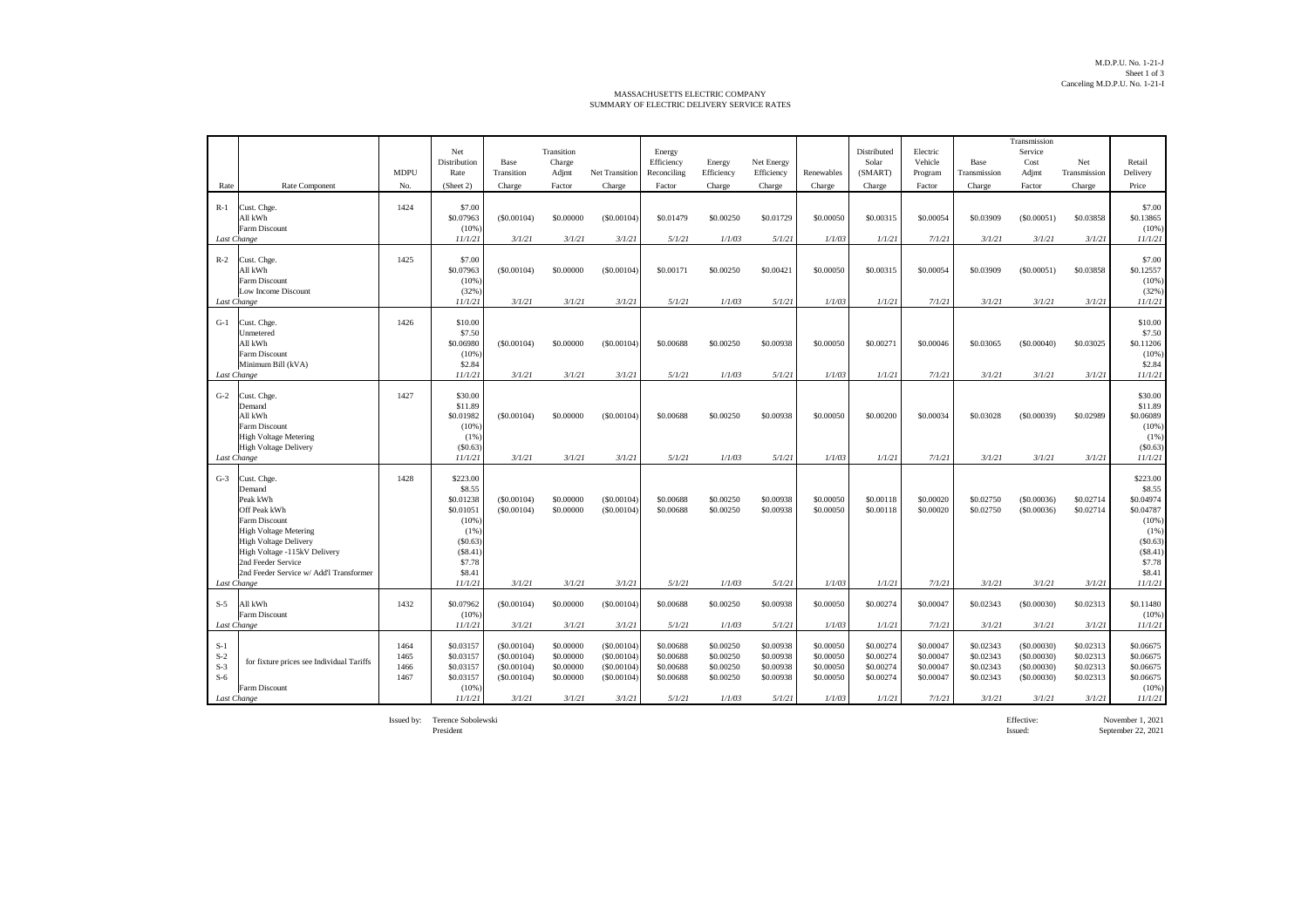## NET DISTRIBUTION RATE MASSACHUSETTS ELECTRIC COMPANY SUMMARY OF ELECTRIC DELIVERY SERVICE RATES

|                                                 |                                                                                                                                                                                                                                                    |                              |                                                                                                                      |                                                             |                                                            |                                                            |                                                             |                                                            | Revenue                                                    | Attorney                                                   |                                                             |                                                            |                                                            | Long-Term                                                  |                                                            |                                                                  |                                                            |                                                                                                                  |
|-------------------------------------------------|----------------------------------------------------------------------------------------------------------------------------------------------------------------------------------------------------------------------------------------------------|------------------------------|----------------------------------------------------------------------------------------------------------------------|-------------------------------------------------------------|------------------------------------------------------------|------------------------------------------------------------|-------------------------------------------------------------|------------------------------------------------------------|------------------------------------------------------------|------------------------------------------------------------|-------------------------------------------------------------|------------------------------------------------------------|------------------------------------------------------------|------------------------------------------------------------|------------------------------------------------------------|------------------------------------------------------------------|------------------------------------------------------------|------------------------------------------------------------------------------------------------------------------|
|                                                 |                                                                                                                                                                                                                                                    |                              | Base                                                                                                                 | Net                                                         | Basic<br>Service                                           | Residential<br>Assistance                                  | Storm<br>Fund                                               | Pension<br>PBOP                                            | Decoupling<br>Mechanism                                    | General Cons.<br>Expenses                                  | Solar<br>Cost                                               | Smart Grid<br>Distribution                                 | Net Metering                                               | Renew. Energy<br>Contract                                  | Vegetation                                                 | Tax Act                                                          | Grid                                                       | Net                                                                                                              |
|                                                 |                                                                                                                                                                                                                                                    | <b>MDPU</b>                  | Distribution                                                                                                         | CapEx                                                       | Adjmt                                                      | Adjmt                                                      | Replenishment                                               | Adjmt                                                      | Adjmt                                                      | Adjmt                                                      | Adjmt                                                       | Adjmt                                                      | Recovery                                                   | Adjmt                                                      | Management                                                 | Credit                                                           | Modernization                                              | Distribution                                                                                                     |
| Rate                                            | Rate Component                                                                                                                                                                                                                                     | No.                          | Charge                                                                                                               | Factor                                                      | Factor                                                     | Factor                                                     | Factor                                                      | Factor                                                     | Factor                                                     | Factor                                                     | Factor                                                      | Factor                                                     | Surcharge                                                  | Factor                                                     | Factor                                                     | Factor                                                           | Factor                                                     | Rate                                                                                                             |
| $R-1$                                           | Cust. Chge.<br>All kWh<br>Farm Discount                                                                                                                                                                                                            | 1424                         | \$7.00<br>\$0.05267<br>$(10\%)$                                                                                      | \$0,00000                                                   | \$0,00105                                                  | \$0,00488                                                  | \$0,00301                                                   | \$0,00179                                                  | \$0,00255                                                  | \$0,00003                                                  | \$0,00069                                                   | \$0.00003                                                  | \$0.01163                                                  | \$0,00075                                                  | \$0,00054                                                  | (S0.00062)                                                       | \$0,00063                                                  | \$7.00<br>\$0.07963<br>(10%                                                                                      |
| Last Change                                     |                                                                                                                                                                                                                                                    |                              | 10/1/21                                                                                                              | 10/1/21                                                     | 3/1/21                                                     | 3/1/21                                                     | 11/1/19                                                     | 3/1/21                                                     | 3/1/21                                                     | 3/1/21                                                     | 11/1/21                                                     | 5/1/21                                                     | 3/1/21                                                     | 3/1/21                                                     | 3/1/21                                                     | 3/1/21                                                           | 5/1/21                                                     | 11/1/21                                                                                                          |
| $R-2$<br>Last Change                            | Cust. Chge.<br>All kWh<br><b>Farm Discount</b><br>Low Income Discount                                                                                                                                                                              | 1425                         | \$7.00<br>\$0.05267<br>(10%)<br>(32%)<br>10/1/21                                                                     | \$0,00000<br>10/1/21                                        | \$0,00105<br>3/1/21                                        | \$0,00488<br>3/1/21                                        | \$0,00301<br>11/1/19                                        | \$0,00179<br>3/1/21                                        | \$0.00255<br>3/1/21                                        | \$0,00003<br>3/1/21                                        | \$0,00069<br>11/1/21                                        | \$0,00003<br>5/1/21                                        | \$0.01163<br>3/1/21                                        | \$0,00075<br>3/1/21                                        | \$0.00054<br>3/1/21                                        | (\$0.00062)<br>3/1/21                                            | \$0,00063<br>5/1/21                                        | \$7.00<br>\$0.07963<br>(10%<br>(32% )<br>11/1/21                                                                 |
| $G-1$<br>Last Change                            | Cust. Chge<br>Unmetered<br>All kWh<br><b>Farm Discount</b><br>Minimum Bill (kVA)                                                                                                                                                                   | 1426                         | \$10.00<br>\$7.50<br>\$0.04630<br>(10%<br>\$2.84<br>10/1/21                                                          | \$0.00000<br>10/1/21                                        | \$0,00090<br>3/1/21                                        | \$0.00420<br>3/1/21                                        | \$0.00265<br>11/1/19                                        | \$0.00161<br>3/1/21                                        | \$0.00219<br>3/1/21                                        | \$0,00002<br>3/1/21                                        | \$0.00058<br>11/1/21                                        | \$0.00003<br>5/1/21                                        | \$0.01001<br>3/1/21                                        | \$0.00075<br>3/1/21                                        | \$0.00055<br>3/1/21                                        | (\$0.00053)<br>3/1/21                                            | \$0.00054<br>5/1/21                                        | \$10.00<br>\$7.50<br>\$0.06980<br>(10%<br>\$2.84<br>11/1/21                                                      |
| $G-2$<br>Last Change                            | Cust. Chge.<br>Demand<br>All kWh<br>Farm Discount<br><b>High Voltage Metering</b><br><b>High Voltage Delivery</b>                                                                                                                                  | 1427                         | \$30.00<br>\$11.89<br>\$0.00229<br>(10%<br>$(1\%)$<br>(\$0.63)<br>10/1/21                                            | \$0.00000<br>10/1/21                                        | \$0.00066<br>3/1/21                                        | \$0.00310<br>3/1/21                                        | \$0.00190<br>11/1/19                                        | \$0.00116<br>3/1/21                                        | \$0.00162<br>3/1/21                                        | \$0.00001<br>3/1/21                                        | \$0.00043<br>11/1/21                                        | \$0,00002<br>5/1/21                                        | \$0.00740<br>3/1/21                                        | \$0.00075<br>3/1/21                                        | \$0.00047<br>3/1/21                                        | (S0.00039)<br>3/1/21                                             | \$0.00040<br>5/1/21                                        | \$30.00<br>\$11.89<br>\$0.01982<br>(10%<br>(1%<br>(S0.63)<br>11/1/21                                             |
| $G-3$                                           | Cust. Chge.<br>Demand<br>Peak kWh<br>Off Peak kWh<br>Farm Discount<br><b>High Voltage Metering</b><br><b>High Voltage Delivery</b><br>High Voltage -115kV Delivery<br>2nd Feeder Service<br>2nd Feeder Service w/ Add'l Transformer<br>Last Change | 1428                         | \$223.00<br>\$8.55<br>\$0,00187<br>\$0.00000<br>(10%<br>$(1\%)$<br>(S0.63)<br>(S8.41)<br>\$7.78<br>\$8.41<br>10/1/21 | \$0,00000<br>\$0,00000<br>10/1/21                           | \$0,00039<br>\$0,00039<br>3/1/21                           | \$0,00184<br>\$0,00184<br>3/1/21                           | \$0,00110<br>\$0,00110<br>11/1/19                           | \$0,00065<br>\$0,00065<br>3/1/21                           | \$0.00095<br>\$0.00095<br>3/1/21                           | \$0,00001<br>\$0,00001<br>3/1/21                           | \$0,00025<br>\$0,00025<br>11/1/21                           | \$0,00001<br>\$0,00001<br>5/1/21                           | \$0.00436<br>\$0,00436<br>3/1/21                           | \$0,00075<br>\$0,00075<br>3/1/21                           | \$0.00020<br>\$0.00020<br>3/1/21                           | (S0.00023)<br>(\$0.00023)<br>3/1/21                              | \$0,00023<br>\$0,00023<br>5/1/21                           | \$223.00<br>\$8.55<br>\$0.01238<br>\$0.01051<br>(10%<br>(1%<br>(S0.63)<br>(S8.41)<br>\$7.78<br>\$8.41<br>11/1/21 |
| $S-5$                                           | All kWh<br>Farm Discount<br>Last Change                                                                                                                                                                                                            | 1432                         | \$0.04805<br>$(10\%)$<br>10/1/21                                                                                     | \$0,00000<br>10/1/21                                        | \$0,00091<br>3/1/21                                        | \$0,00425<br>3/1/21                                        | \$0,00260<br>11/1/19                                        | \$0.00933<br>3/1/21                                        | \$0,00222<br>3/1/21                                        | \$0,00002<br>3/1/21                                        | \$0,00056<br>11/1/21                                        | \$0,00003<br>5/1/21                                        | \$0.01013<br>3/1/21                                        | \$0,00075<br>3/1/21                                        | \$0,00076<br>3/1/21                                        | (\$0.00054)<br>3/1/21                                            | \$0,00055<br>5/1/21                                        | \$0.07962<br>(10%<br>11/1/21                                                                                     |
| $S-1$<br>$S-2$<br>$S-3$<br>$S-6$<br>Last Change | for fixture prices see Individual Tariffs<br>Farm Discount                                                                                                                                                                                         | 1464<br>1465<br>1466<br>1467 | \$0,00000<br>\$0.00000<br>\$0.00000<br>\$0,00000<br>(10%<br>10/1/21                                                  | \$0,00000<br>\$0.00000<br>\$0.00000<br>\$0,00000<br>10/1/21 | \$0,00091<br>\$0.00091<br>\$0.00091<br>\$0,00091<br>3/1/21 | \$0.00425<br>\$0.00425<br>\$0.00425<br>\$0,00425<br>3/1/21 | \$0,00260<br>\$0.00260<br>\$0.00260<br>\$0,00260<br>11/1/19 | \$0,00933<br>\$0.00933<br>\$0.00933<br>\$0.00933<br>3/1/21 | \$0.00222<br>\$0.00222<br>\$0.00222<br>\$0.00222<br>3/1/21 | \$0,00002<br>\$0.00002<br>\$0.00002<br>\$0,00002<br>3/1/21 | \$0,00056<br>\$0.00056<br>\$0.00056<br>\$0,00056<br>11/1/21 | \$0.00003<br>\$0.00003<br>\$0.00003<br>\$0,00003<br>5/1/21 | \$0.01013<br>\$0.01013<br>\$0.01013<br>\$0.01013<br>3/1/21 | \$0,00075<br>\$0.00075<br>\$0.00075<br>\$0,00075<br>3/1/21 | \$0.00076<br>\$0.00076<br>\$0.00076<br>\$0,00076<br>3/1/21 | (S0.00054)<br>(\$0.00054)<br>(\$0.00054)<br>(S0.00054)<br>3/1/21 | \$0,00055<br>\$0.00055<br>\$0.00055<br>\$0,00055<br>5/1/21 | \$0.03157<br>\$0.03157<br>\$0.03157<br>\$0.03157<br>(10%<br>11/1/21                                              |

Issued by: Terence Sobolewski<br>President

Terence Sobolewski Effective: November 1, 2021 President Issued: September 22, 2021